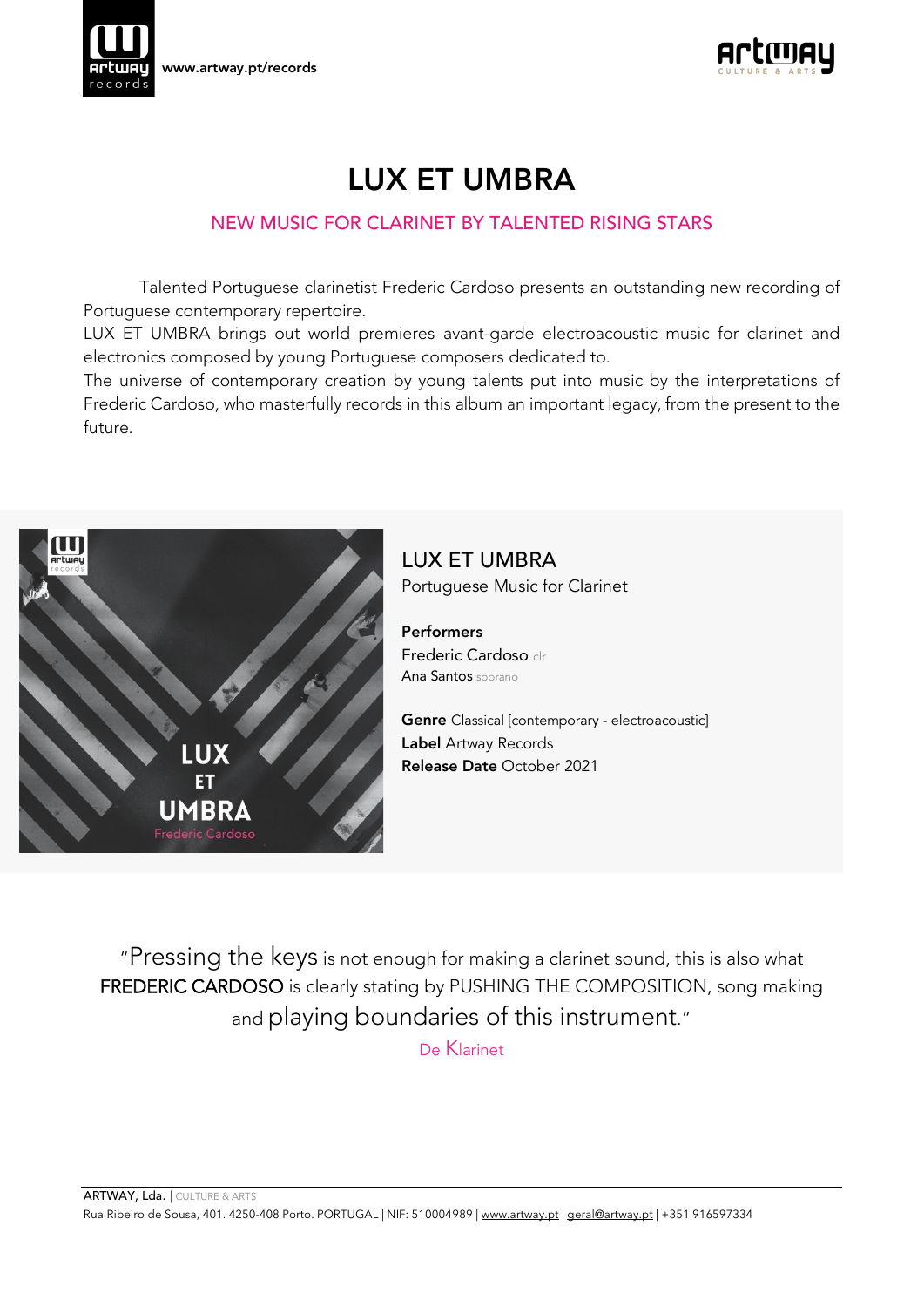





FREDERIC CARDOSO won several awards in national and international competitions and dedicates a significant part of his work to chamber music and contemporary music. As a soloist or taking part of ensembles, he debuted around 130 works in Portugal, Germany, Belgium, Spain and Netherlands, being dedicated of many of them. In this context, he performed in Festivals such as: Cycle Estado da Nação (Casa da Música, Oporto), Festival Dias da Música Eletroacústica (Seia, Portugal), Mixtur Festival (Barcelona, Spain) and Donaueschingen Music Festival (Donaueschingen, Germany).

His discography includes albums on diverse areas as contemporary, classical, improvised, pop or world music. He collaborated with the Portuguese Symphonic Wind Band, Orchestra Estúdio Foundation, Orchestra Filarmonia das Beiras, Oporto Symphony Orchestra and Remix Ensemble Casa da Música. He was professor in improvement courses all around Portugal, and having presented a Forum on Portuguese Music for Clarinet and Electronics, as a guest professor, at the Royal Conservatory of Antwerp (Belgium).

Frederic has a Master degree in Artistic Interpretation from the ESMAE (Porto, Portugal), where he studied with António Saiote and Nuno Pinto, and a Master degree in

Music Teaching from Minho University (Braga, Portugal). He is currently completing his PhD in Music – Interpretation Specialty at the University of Évora (Évora, Portugal), studying Wind Band Direction at the Portuguese Academy of Wind Band with conductor Paulo Martins, is an effective member of the Transmontana Symphonic Wind Band (bass clarinet and double bass clarinet), and is Professor of Clarinet and Wind Orchestra at the Music Conservatory of Paredes (Portugal). He is D'Addario Woodwinds Artist and Artway Showcase.

For Frederic Cardoso, one of the most talented young Portuguese classical music performers, the interest in the repertoire recorded on this new album "arose in a very important moment in my life, both musically and humanly. All the works have been composed as part of the recital *Diálogo a Preto e Branco*, presented at the opening of the Estado da Nação cycle at Casa da Música (2019). These works reflect not only the musical creation for clarinet of recent years in Portugal, but also the technical, aesthetic and technological multiplicity that the composer of today shows in the development of his creative-musical process. Lux et Umbra thus aims to be a sound portrait of our days, thus disseminating Portuguese contemporary music."

The interpretative work on a repertoire such as this one was based on a constant collaboration between Frederic Cardoso and the different composers, as he himself underlines: "after the conclusion of the creativemusical process of each work, in which I was an active participant, it became essential to understand, from a global point of view, their musical discourse and, fundamentally, their sound. In this sense, being instrumentally explored in the most diverse ways, many of them through extended techniques, one of the main challenges proposed to me was to continue to discover the different types of clarinets from other sound perspectives, demanding a careful and refined virtuosity. At the same time, my approach was also influenced by the existence (or not) of interaction with electronics, challenging me to understand each piece as a whole, independently of its aesthetics or musical language."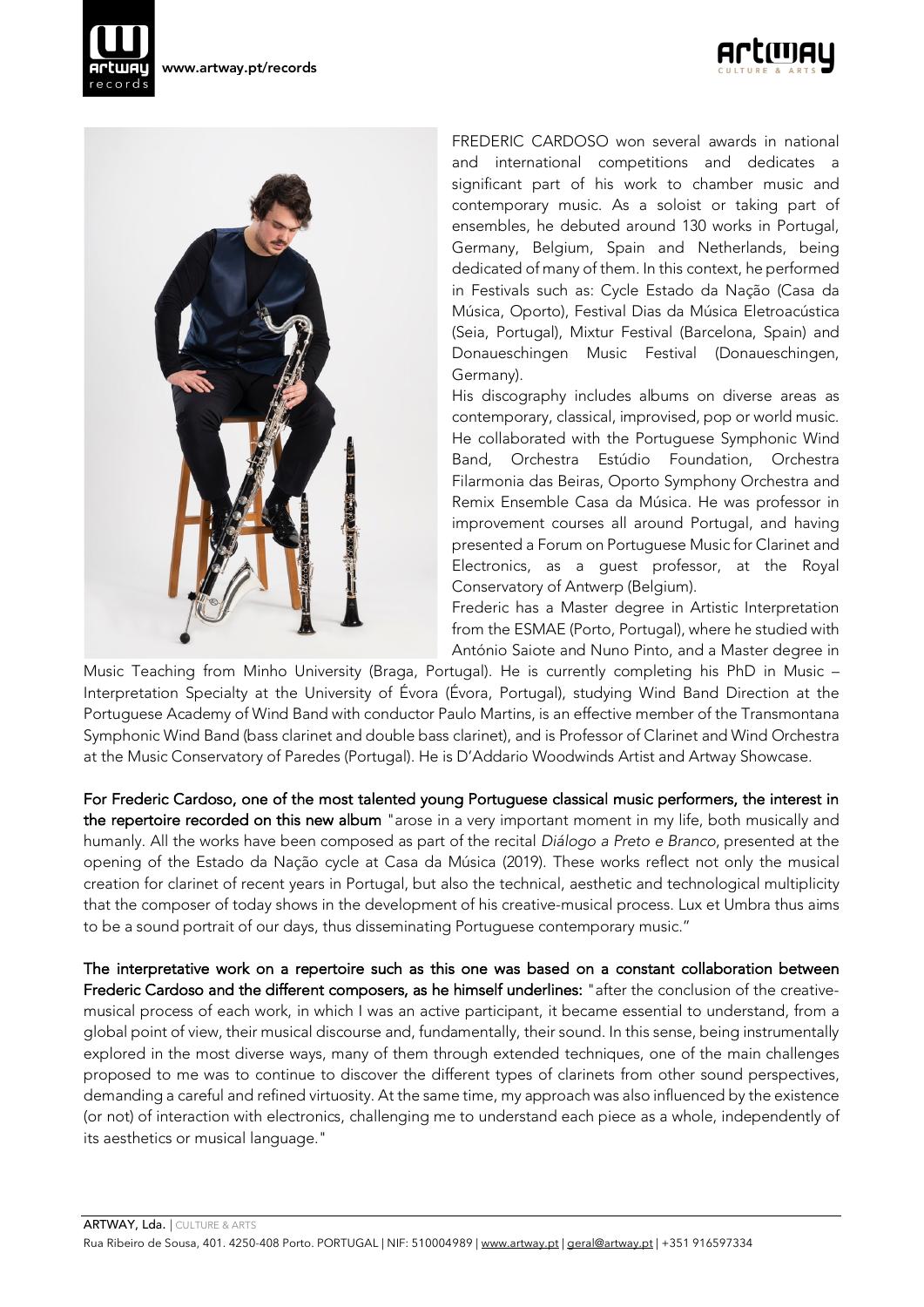

www.artway.pt/records



As this is a very particular repertoire, even more so within the framework of young Portuguese composers and interpreters, for Frederic Cardoso the collaboration with the composers in the creative process "made me realise the great panoply of technical, musical and sonorous possibilities that music composed nowadays could offer me, thus motivating me to explore more and more different types the clarinet. I consider that besides today being required to the young interpreter to be increasingly versatile, forcing him to master all the extended techniques and other sonorities that can be performed instrumentally, his musical evolution will increase with the interaction between the performer and the young composer. This dichotomy is, in my opinion, the great challenge and stimulus of Portuguese contemporary music in the 21<sup>st</sup> century - to give and to receive, to create and to make known!"